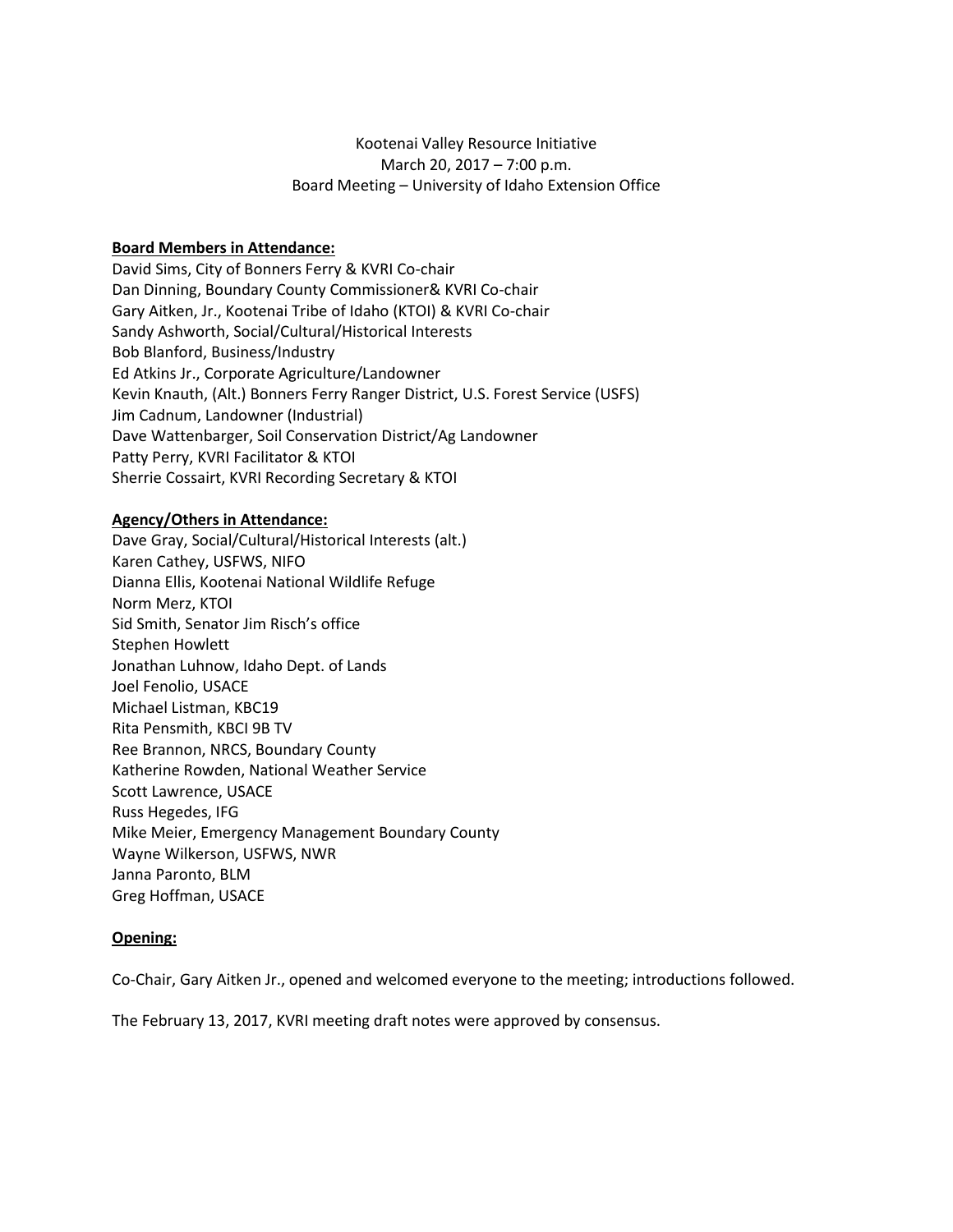## **Presentation: Kootenai Basin Operations for 2017 - Joel Fenolio, USACE**

Joel Fenolio with the USACE (United States Army Corps of Engineers) gave a presentation/update on the Kootenai Basin Operations for 2017.

## Precipitation:

According to the Precipitation Total maps as of March 1, 2017, the Kootenai Basin has already seen above average precipitation. October was a record month for precipitation, receiving 200 to 400 percent of average precipitation; the moisture basically set in the ground because of the snowfall as well as rain and freezing temperatures afterwards. November, December and January were below average precipitation totals in the Basin. Then February followed as another record month for precipitation and March has also been above average so far.

## Temperatures:

Temperatures for October and November were average; December, January, and February cooled off. All the water that fell in October and February has stayed in the ground and we've had a lot of low level elevation snowpack too.

#### Snowpack:

What this did for snowpack totals is that we were below average for Feb 1 but by March  $1<sup>st</sup>$  we were up to average. Now we are sitting at 120 % of average above Libby, although it is still not the 2011 totals. All high elevations SNOTEL sights are above average right now and although the low elevations are causing problems they are not translating to the higher elevations snowpacks.

## Snow Density:

High elevation snowpacks in this area are not quite ready to run off because of the cold temperatures we have seen. We might actually see a somewhat normal hydrograph in terms of the timing compared to the last 2 years.

## Soil Moisture:

Right now we are looking at 99% soil moisture in the Basin; heavy rains, warmer temperatures and low elevation snowpack, run off quickly throughout the entire basin. Flash floods are the concern this year.

#### Storage:

Joel explained that Libby, Albeni Falls, and Grand Coulee are part of storage reservoir system. They are used to store water in the spring to control flooding in Portland; main control point is Vancouver gauge; control is at 16 ft.; Grand Coulee is drawn down to accommodate drum gate maintenance and won't refill until mid-May.

Right now we are in a System emergency for the Columbia system early because of the low elevation snowpack that has come off because of all the precipitation we've had. Albeni Falls is being used as a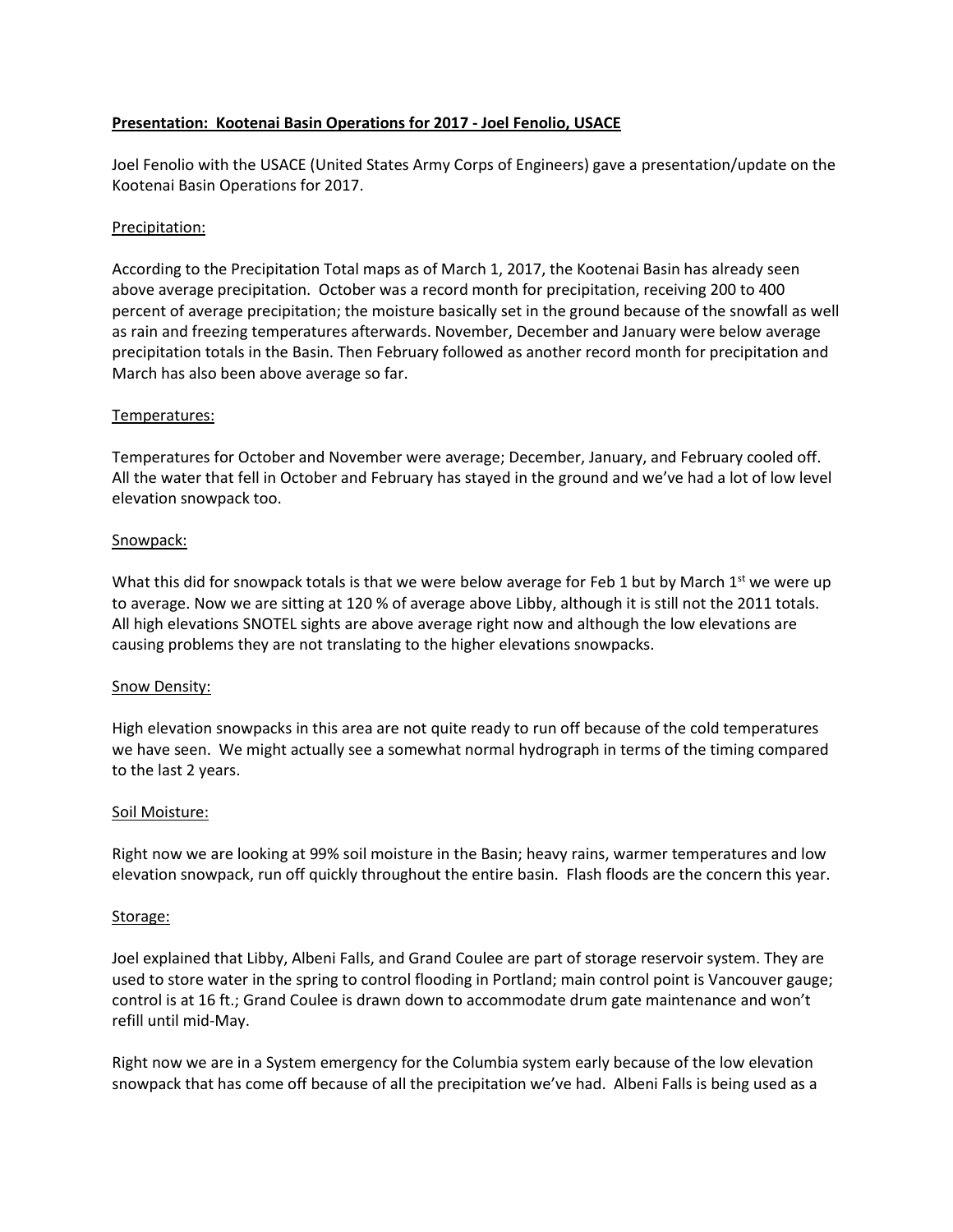surrogate for Grand Coulee during this event. It's the first time it has been used for a storage event for flooding in the winter since 1996.

# Locally:

What we have already seen this year is the St Joe River at Cataldo has reached flood stage and the Fisher River has also reached flood stage once this year; this appears to be the rush of the low elevation snowpack coming off.

We have already pushed 40,000 cfs. through Bonners Ferry; mainly coming from the Moyie, Fisher and Yaak Rivers; all the low elevation snowpack is working its way out of the system right now.

## Climate Outlook:

The climate outlook shows that we have actually seen a natural winter for the first time in about 3 years. Outlooks are for above average precipitation in the Columbia Basin in April, May, and June this year. The outlooks are not forecasts but potentially what's going to happen this spring.

## Discussion followed.

## Current Operations:

- March  $1^{st}$  WSF for Libby Dam 115% of average.
- Libby Dam currently at 2395.7 ft. elevation; operates between 2287 ft. and 2459 ft.
- End of month target is 2382.1 by March 31 (Probably won't meet the target; the Corps has been holding back water for the bank stability construction project at Blackwell Flats Campground downstream of the dam)
- Will most likely hit the target by April  $5<sup>th</sup>$
- Plan to push releases up to powerhouse by Tuesday (Powerhouse releases 25,000 cfs.)

## In summary:

- Heavily saturated soils throughout the Columbia River system
- High elevation snowpack is above average, at this time early runoff not likely
- Above average precipitation
- Flood risk is moderate; soil saturation has increase flood risk throughout the region; above average precipitation anticipated for the spring

## Discussion followed

Ed Atkins asked about the soil moisture issues for agriculture ground, could it be worse than 2012 for farmers this year? Ed asked Joel for a hydrograph for District 5, to give an idea how much seepage they might have. Joel said he would have it created and sent to him.

*Joel's complete slide presentation is available online at Kootenai.org*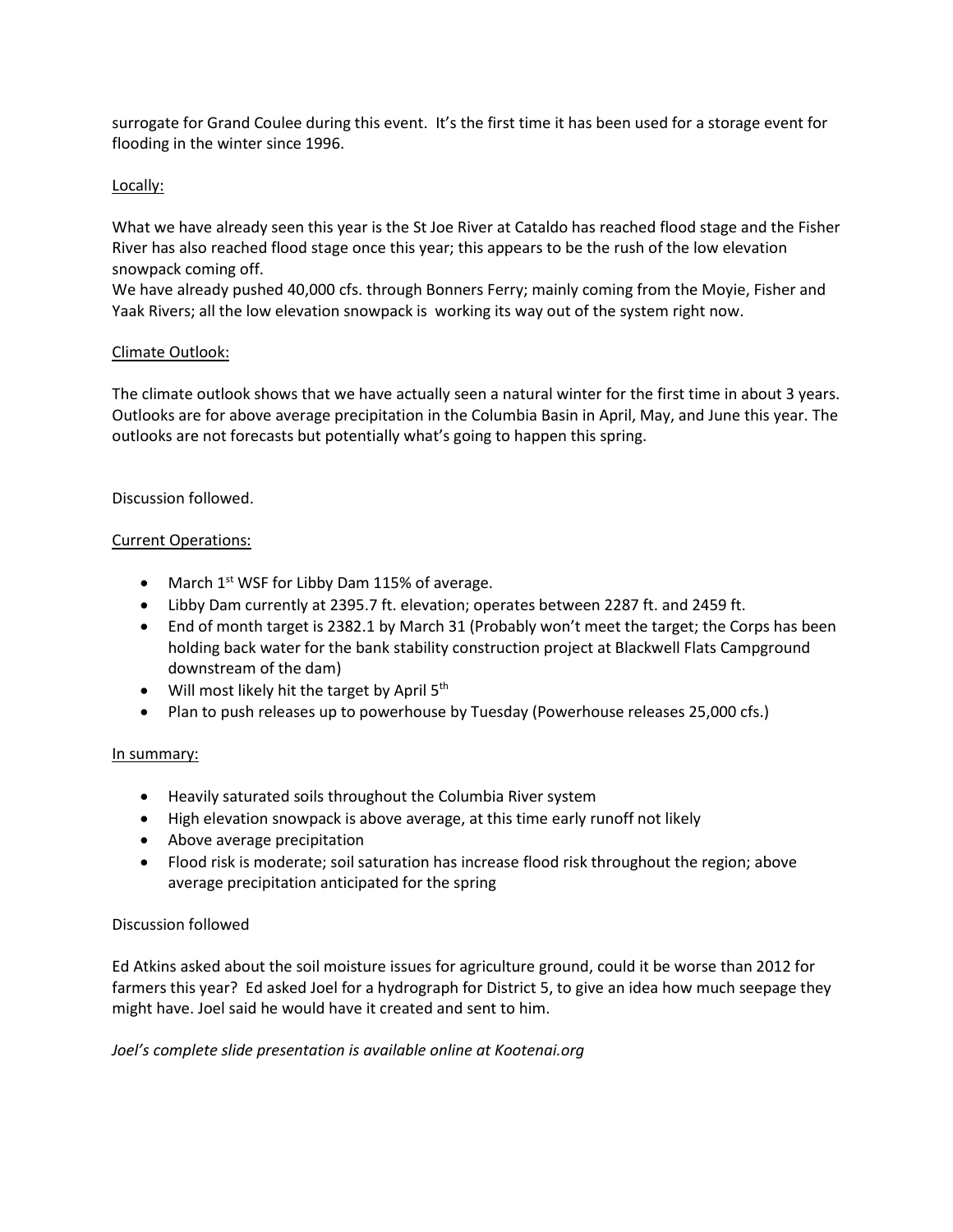## **Committee Updates:**

Patty explained that we were going to have the District Forest Service staff give us an overview of roads in the Boulder Creek Restoration Project that they gave at the Forestry Meeting in February but that update will be in April. Kevin will give a general overview of where we are at on our projects.

Also a reminder this Thursday, March 23 at 1:30 p.m., the Co-Chairs and members of the Board will be meeting with Mary Farnsworth, Forest Supervisor. They will discuss in depth the CFLR Project and the CFLR annual report that Kevin presented at the February KVRI meeting. The meeting will be held at the Kootenai Tribal Office; anyone is welcome to attend.

#### **Forestry Committee: Kevin Knauth**

Kevin stated that next month will be a better opportunity to update everyone on the Boulder Creek Project and Roads in that project. They will have come to the end of the objection period and the specialist teams will have completed their reports.

Deer Creek Project: Currently in the objection period which ends April 17<sup>th</sup> (next KVRI meeting); have one objection for the project that will be addressed; plan to have a decision this year, offer the first of two timber sales this summer; the second one will be next year.

Boulder Creek Project: Plan to have a decision in a year from now,  $1^{st}$  sale coming out in  $1^{st}$  quarter, Dec 2018 sale.

Other projects: Two (2) Categorical Exclusions (CE) projects (Camp Dawson and Robin Hood) will be utilizing the NEPA Strike team that is hosted out of the Supervisor's Office in Coeur d'Alene. Once the team begins the work on the NEPA analysis they will be done in a year with the decision; between the two projects they are looking to treat 5000 acres.

Forest Service CFLRP Site Visit in July: The Washington Office of the Forest Service is going to do a site visit of the KVRI project area in July. It will include folks from the Washington, DC office as well as folks from the Regional Office in Missoula. They want to see how our CFLRP project has been implemented, compared with what we proposed initially and how well we've done---so they want to get out on the ground and see some of that. District staff was just introduced to the general agenda this morning. No agenda to review yet, it is to see our project area as well as two others. The Forest Service will need a KVRI attendee list.

#### **TMDL Committee Update: Patty Perry**

There is a TMDL Committee meeting this Friday, March 24, at 8:30 a.m. at the Kootenai Tribal Office. Hawk Stone will be giving his presentation to the Committee regarding the Forest Practices audit and DEQ will have their updates. The Committee will also meet again in April.

#### **Old Business: Patty Perry**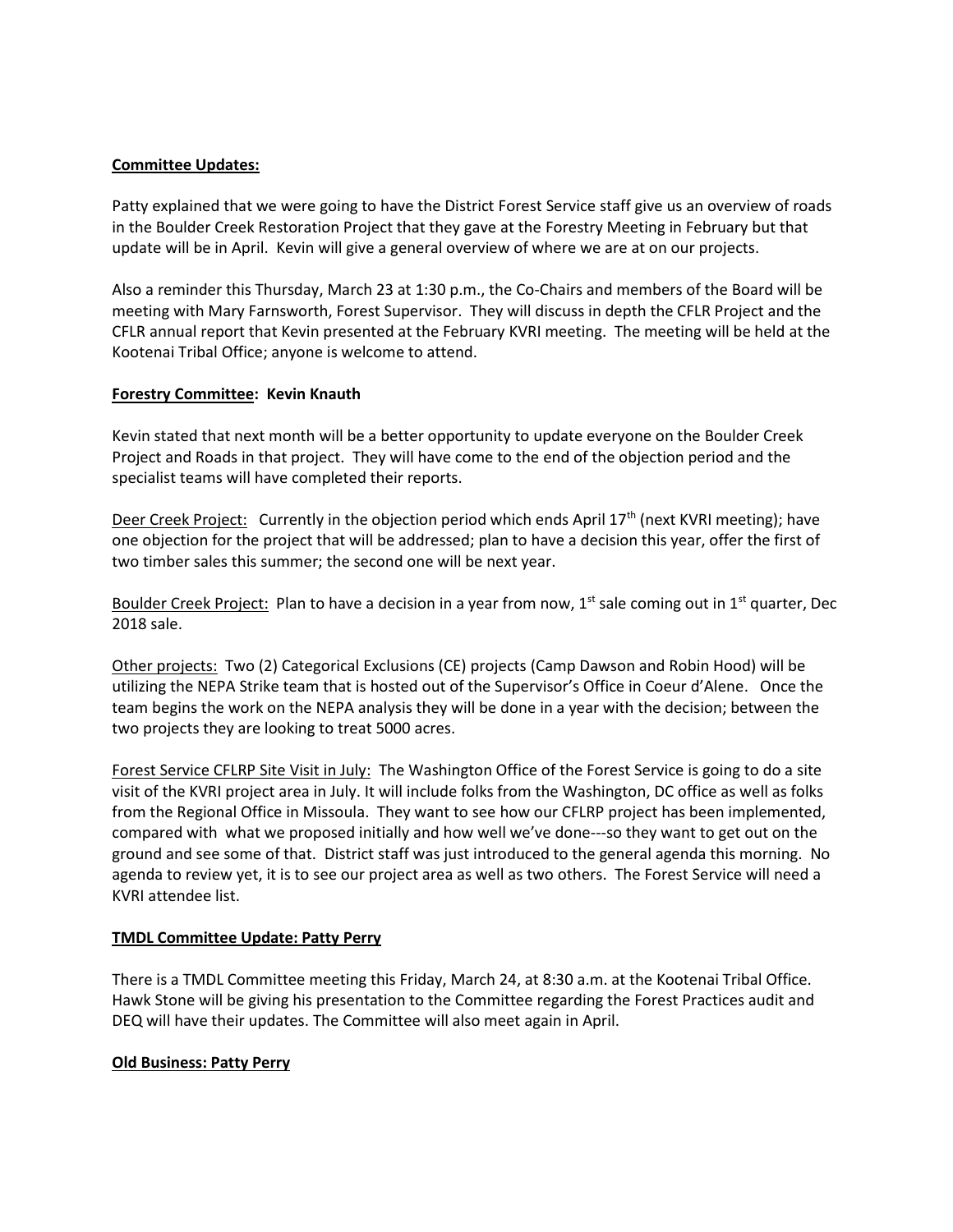Meeting with Forest Supervisor: The meeting with Forest Supervisor, Mary Farnsworth, and the KVRI Co-chairs and Board members will be on March 23<sup>rd</sup>, 1:30 p.m. at the Kootenai Tribal Office.

## Letter of Support for the County:

In 2015, KVRI wrote a Letter of Support for the County's Riverside and Westside Road projects for a grant that they were applying for through the Federal Land Access Program. They were originally awarded that grant. The County Road & Bridge Department has requested another letter of support from the KVRI Board. All agreed to sending the letter of support.

#### Letter of Support for the City:

David Sims asked for the same support for the City of Bonners Ferry. The Board agreed and Patty will draft that letter as well and have the Board sign.

#### **New Business: Patty Perry**

Patty reviewed the documents she has emailed or forwarded to the Board:

- Deer Creek Draft Decision Notice letter
- Barry Wynsma's Objection letter (Deer Creek Project)
- Brad Smith Response letter (Deer Creek Project)
- A copy of the letter approved at the last meeting on the Forest Plan MA 5 and MA 6 designations

## Idaho Forest Group Contractors Meeting

Patty will attend the Idaho Forest Group Annual Contractor meeting on March 30 in Coeur d'Alene, to discuss collaboration.

## **Other Committee Updates:**

#### Caribou Census: Norm Merz

Norm reported that the Caribou Census flight took place on Sunday and Monday. They found 1 group of 11 Caribou (found 12 last year); found a missing radio collar, ¼ mile from the last satellite location signal. The census is not complete as we are waiting for another day of clear skies to finish the US side of the Recovery Area.

Norm received data from Idaho Fish & Game, from the underpass cameras installed in July near Copeland. The data included 16,000 photos taken from the three underpasses. According to the data, the middle underpass is getting the most use, mainly deer and elk, and the underpass furthest north is getting used the least. Looking at the average number of days the cameras are out and number of animals recorded it shows about 16 animals per day are using the underpasses.

Norm explained that underpass use increases over the years as animals and more generations get used to using them. It will be interesting to compare to the initial data they have. They have been in place for almost 15 years.